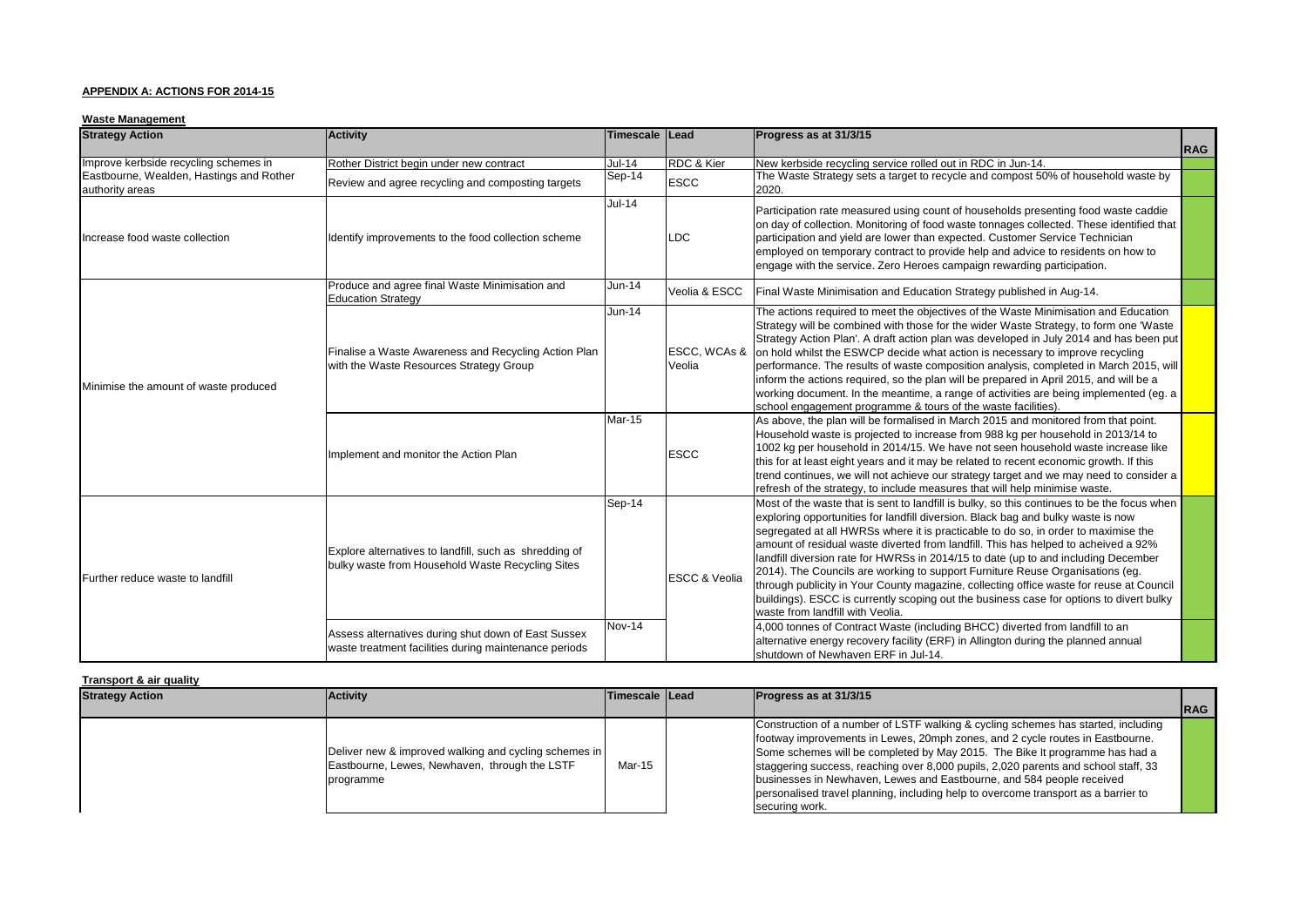| <b>Strategy Action</b>                                                                                                                                                                                                                                                    | <b>Activity</b>                                                                                                                                                                                                                                                                                                                                                                              | Timescale Lead |                                                       | Progress as at 31/3/15                                                                                                                                                                                                                                                                                                                                                                                                                                                                                              |            |
|---------------------------------------------------------------------------------------------------------------------------------------------------------------------------------------------------------------------------------------------------------------------------|----------------------------------------------------------------------------------------------------------------------------------------------------------------------------------------------------------------------------------------------------------------------------------------------------------------------------------------------------------------------------------------------|----------------|-------------------------------------------------------|---------------------------------------------------------------------------------------------------------------------------------------------------------------------------------------------------------------------------------------------------------------------------------------------------------------------------------------------------------------------------------------------------------------------------------------------------------------------------------------------------------------------|------------|
|                                                                                                                                                                                                                                                                           |                                                                                                                                                                                                                                                                                                                                                                                              |                |                                                       |                                                                                                                                                                                                                                                                                                                                                                                                                                                                                                                     | <b>RAG</b> |
|                                                                                                                                                                                                                                                                           | Progress to preliminary design and consultation on<br>Quality bus corridor between Hailsham and Eastbourne                                                                                                                                                                                                                                                                                   | Mar-15         | <b>ESCC</b> (Strategic                                | An assessment of issues and what measures can be delivered to overcome these has<br>been undertaken with key stakeholders.                                                                                                                                                                                                                                                                                                                                                                                          |            |
| We will implement the Local Transport Plan<br>capital programme of works for 2014-15                                                                                                                                                                                      | Begin construction of BHLR complementary measures<br>(eq. bus priority measures along the A259)                                                                                                                                                                                                                                                                                              | Mar-15         | Economic<br>Infrastructure)                           | A public consultation exercise was undertaken in February 2014. The detailed design<br>is underway and the construction of the measures will be phased over 2015/16 and<br>2016/17.                                                                                                                                                                                                                                                                                                                                 |            |
|                                                                                                                                                                                                                                                                           | Develop a network of electric vehicle charging points<br>across East Sussex                                                                                                                                                                                                                                                                                                                  | Mar-15         |                                                       | Locations identified include Herstmonceaux, Newhaven, Lewes, Selemston, A27<br>(between Falmer and Lewes), Rye and Hastings. A 'fastcharger' has been installed at<br>Eastbourne train station.                                                                                                                                                                                                                                                                                                                     |            |
|                                                                                                                                                                                                                                                                           | Develop & deliver marketing and promotional initiatives<br>to support sustainable transport capital investment (eg.<br>real time passenger information)                                                                                                                                                                                                                                      | Mar-15         |                                                       | A radio campaign encouraging local people to consider walking and cycling when<br>returing to school and work after the summer school holidays was launched in<br>September 2014. The Sustrans Bike It scheme is working with a range of schools and<br>businesses to enable local people to choose walking and cycling for everyday<br>journeys.                                                                                                                                                                   |            |
| We will develop Walking & Cycling Strategies for<br>Hastings & Rother                                                                                                                                                                                                     | During 2014-15 the county council will work in<br>partnership with Hastings Borough Council, Rother<br>District Council, local cycle groups and the voluntary<br>sector to develop Walking & Cycling strategies that<br>support housing and commercial developments coming<br>forward in the local Development Plans, to provide a<br>walking and cycling network that links to key services | Mar-15         | <b>ESCC</b> (Strategic<br>Economic<br>Infrastructure) | ESCC developed a Walking & Cycling Strategy with Hastings, which was approved in<br>September 2014. ESCC are currently developing Walking & Cycling Strategies with<br>Rother and Wealden, and will work on a strategy for Lewes, Newhaven, Seaford and<br>Peacehaven. These strategies will be drafted by March 2015, and approval sought in<br>the new financial year.                                                                                                                                            |            |
| f the LSTF Revenue Bid for 2015-16 (covering<br>Newhaven, Eastbourne, Bexhill and Hastings) is<br>approved in July 2014, we will procure project delivery<br>We will bid for further funding from the Local<br>ready to start in April 2015<br>Sustainable Transport Fund |                                                                                                                                                                                                                                                                                                                                                                                              | Mar-15         | <b>ESCC</b> (Strategic<br>Economic<br>Infrastructure) | ESCC's bid to the DfT for £684K of revenue funding to continue the delivery of the<br>LSTF programme in Newhaven and Eastbourne and extend this into Bexhill and<br>Hastings was successful in June 2014. The funding will be focussed in 2015-16 on<br>working with schools and workplaces located close to transport infrastructure delivered<br>during the LSTF 2012-2015 programme, and will extend the Bike It and Wheels to<br>Work programmes, and establish another cycle centre in the east of the county. |            |
| We will review and assess air quality across East<br><b>Sussex</b>                                                                                                                                                                                                        | Review the Air Quality Action Plans in Lewes &<br>Hastings                                                                                                                                                                                                                                                                                                                                   | Mar-15         | SAQP                                                  | An assessment of air quality in Hastings has concluded that there are no current or<br>forecast exceedances of the statutory health-based Air Quality Objectives. This will be<br>further reviewed after the opening of the BHLR. Air quality in central Lewes continues<br>to breach the statutory threshold for NO2 & measures continue to be taken to reduce<br>exposure, for instance encouraging cycling and walking.                                                                                          |            |
|                                                                                                                                                                                                                                                                           | Develop an Air Quality Action Plan for Newhaven                                                                                                                                                                                                                                                                                                                                              | Mar-15         | LDC & ESCC                                            | LDC formally declared the Air Quality Management Area in the summer of 2014 and is<br>now calculating more accurately how much of an improvement in air quality would be<br>needed to deliver the statutory air quality objectives. An Air Quality Management Plan<br>will then be developed in partnership with ESCC, as the Highways Authority.                                                                                                                                                                   |            |

### **Landscape & Biodiversity**

| We will assist evidence-based decision making<br>on landscape & biodiversity | Assess whether the national ecosystem toolkit can be<br>applied to East Sussex           | LNP<br>Mar-15<br>addressed. |                                       | The toolkit was developed by Natural England to assist LEPs in developing their<br>Growth Strategies. However, the existing evidence base used to inform the SE LEP<br>strategy was considered to have met the requirements that the toolkit may have  |  |
|------------------------------------------------------------------------------|------------------------------------------------------------------------------------------|-----------------------------|---------------------------------------|--------------------------------------------------------------------------------------------------------------------------------------------------------------------------------------------------------------------------------------------------------|--|
|                                                                              | Develop links between the Local Nature Partnership<br>and the Local Economic Partnership | Mar-15                      | <b>SWT</b>                            | The LNP is developing the following work themes on which to work in partnership with<br>Team East Sussex: 1) woodland management; 2) environmental training & skills; 3)<br>sustainable tourism.                                                       |  |
|                                                                              | Develop a common evidence base on green<br>infrastructure across East Sussex             | Mar-15                      | <b>ESCC</b> / Districts<br>/ Boroughs | Mapping of the location and estimated condition of existing GI, and potential future<br>demand from likely areas of housing growth, has been carried out, to identify areas<br>where there is the need and /or the opportunity for new or improved GI. |  |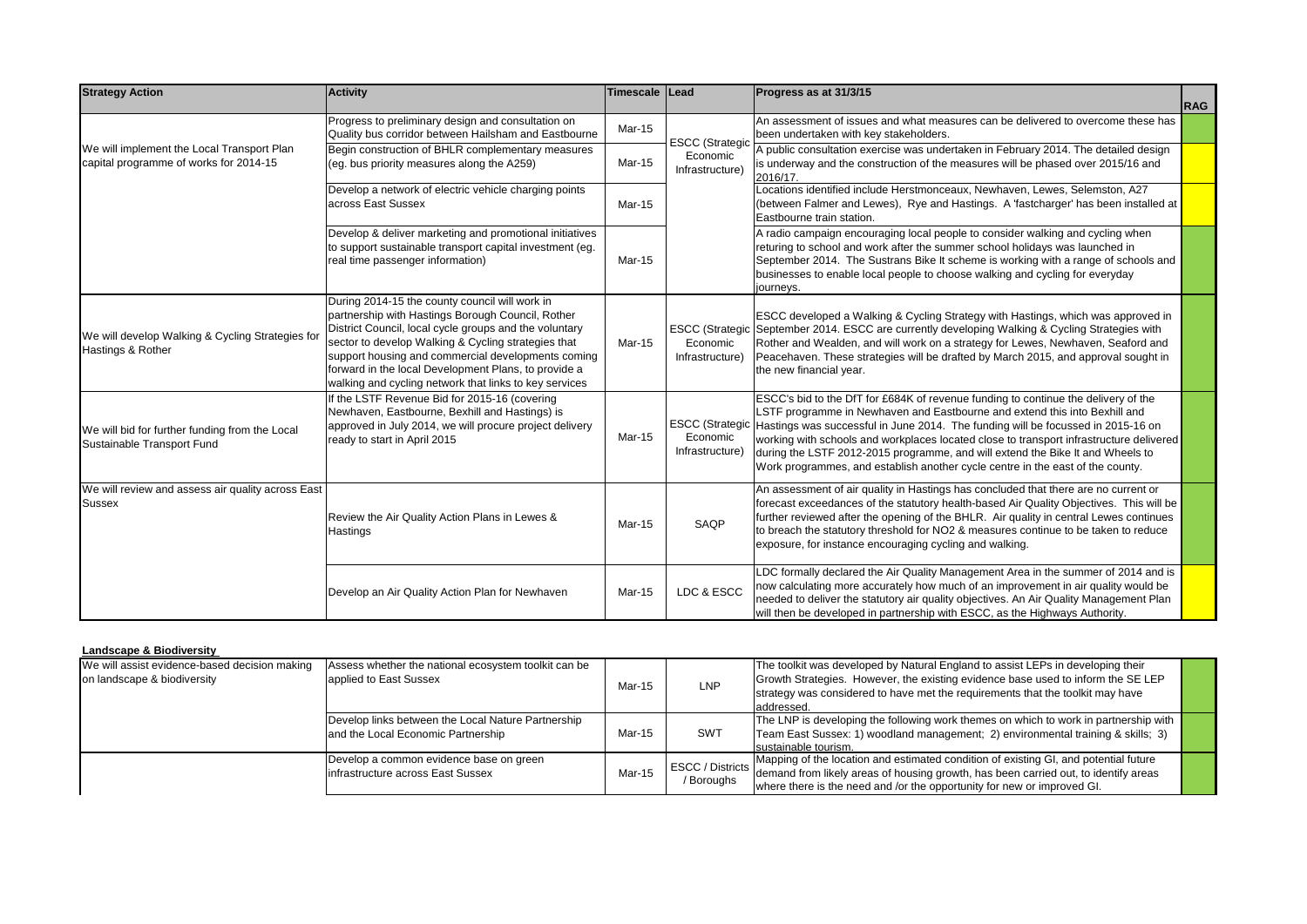| <b>Strategy Action</b>                                                              | <b>Activity</b>                                                                                                                                                      | Timescale Lead |                                       | Progress as at 31/3/15                                                                                                                                                                                                                                                                                                                                                                                                                                 |            |
|-------------------------------------------------------------------------------------|----------------------------------------------------------------------------------------------------------------------------------------------------------------------|----------------|---------------------------------------|--------------------------------------------------------------------------------------------------------------------------------------------------------------------------------------------------------------------------------------------------------------------------------------------------------------------------------------------------------------------------------------------------------------------------------------------------------|------------|
|                                                                                     |                                                                                                                                                                      |                |                                       |                                                                                                                                                                                                                                                                                                                                                                                                                                                        | <b>RAG</b> |
| We will develop a consistent approach to Green<br>Infrastructure across East Sussex | Develop design briefs for key development sites, once<br>Local Plan allocations have been determined.                                                                | Mar-15         | Districts /<br>Boroughs               | Local Plans are at different stages of development: WDC - Strategic Sites list<br>published. HBC - Site Allocations Document published. EBC - identified sites in<br>Neighbourhood Areas and Town Centre. RDC - Strategic sites identified. LDC -<br>responding to Inspector's comments to finalise strategic sites.                                                                                                                                   |            |
|                                                                                     | Investigate methodology for recording GI delivery<br>through development.                                                                                            | Mar-15         | <b>ESCC</b> / Districts<br>/ Boroughs | The Sussex Biodiversity Records Centre, managed by the Sussex Wildlife Trust, has<br>confirmed that it can provide this service. The Centre will confirm during 2015-16 how<br>this can be done.                                                                                                                                                                                                                                                       |            |
|                                                                                     | Deliver key SWT/RSPB/ NT/WT projects in 2014-15                                                                                                                      | Mar-15         | SWT/RSPB/<br><b>NT</b>                | (example projects awaited from Tony Whitbread)                                                                                                                                                                                                                                                                                                                                                                                                         |            |
| We will deliver improvements to landscape &<br>biodiversity in East Sussex          | Sign up 15 more businesses across the South Downs to<br>the Green Tourism Business Scheme & 15 more<br>businesses across the High Weald to the "Our Land"<br>scheme. | <b>Mar-15</b>  | SDNPA                                 | Our Land' now has 107 businesses registered (accommodation providers, activity<br>HW AONB Unit / poviders and tour operators) and the SDNP has 193 businesses registered. 'Our land'<br>ran 2011-2015 & has become the leading on-line mechanism for visitors to find<br>accommodation & activities in AONBs & NPs.                                                                                                                                    |            |
|                                                                                     | Establish a Community Interest Company for the long<br>term development of Combe Valley Countryside Park                                                             | Mar-15         | Groundwork<br>South                   | A Community Interest Company is being established and a planning application has<br>been made to build a visitor centre within the Park.                                                                                                                                                                                                                                                                                                               |            |
| We will improve the ecological status of local<br>water bodies                      | Maintain thriving river catchment partnerships in the 3<br>catchments across East Sussex (Adur & Ouse; Rother;<br>Cuckmere & Pevensey).                              | Mar-15         | EA                                    | The catchment partnerships engage over 30 different organisations. Each partnership<br>has met 4 times during 2014/15 and have delivered a range of projects, including: 1)<br>Adur and Ouse: research into natural flood management and biodiversity creation. 2)<br>Cuckmere and Pevensey: Hastings bathing water project, control of invasive<br>pennywort in the Pevensey Levels. Each has set up websites and developed external<br>funding bids. |            |

#### **Healthy & Active Lifestyles**

| <b>Strategy Action (&amp; no.)</b>                                                                                                                                                                | <b>Activity</b>                                                                                                                                                                                                                                                       | Timescale Lead |                   | Progress as at 31/3/15                                                                                                                                                                                                                                                                                                                                                                                                                                                                            | <b>IRAG</b> |
|---------------------------------------------------------------------------------------------------------------------------------------------------------------------------------------------------|-----------------------------------------------------------------------------------------------------------------------------------------------------------------------------------------------------------------------------------------------------------------------|----------------|-------------------|---------------------------------------------------------------------------------------------------------------------------------------------------------------------------------------------------------------------------------------------------------------------------------------------------------------------------------------------------------------------------------------------------------------------------------------------------------------------------------------------------|-------------|
| We will increase physical activity in green<br>spaces, particularly focussing on those who<br>experience health inequalities or who are least<br>likely to access physical activity opportunities | Strengthen collaborative working between partners who<br>develop and deliver walk programmes                                                                                                                                                                          | Mar-15 ESCC    |                   | Meetings continue to be held on a quarterly basis. Partner consultation has taken<br>place to identify priorities for the group. These were agreed as:<br>To share information regarding work programmes being developed and delivered by<br>partners;<br>To identify funding opportunities and support joint applications where appropriate;<br>To review the evidence base and policy/strategy context for walking interventions<br>and utilise information in intervention development.        |             |
|                                                                                                                                                                                                   | Redesign and develop ESCC walking web pages                                                                                                                                                                                                                           | Mar-15 ESCC    |                   | Stakeholder consultation has been completed and findings used to inform a final<br>version of the webpage. This is due to go live by the end of March                                                                                                                                                                                                                                                                                                                                             |             |
|                                                                                                                                                                                                   | Develop and deliver volunteer led health walks and<br>encourage engagement within communities least likely<br>to engage in walking opportunities, including those with<br>long term conditions (e.g. cancers, heart disease,<br>mental health illness)                |                | Sep-14 TCV & ESCC | The Conservation Volunteers (TCV) has been commissioned to deliver volunteer-led<br>health walks from October 2014 to September 2017. The service is targeted at those<br>with existing health conditions. Since contract commencement, 242 new individuals<br>have accessed health walks delivered by TCV and 3 new walk leaders have been<br>recruited.                                                                                                                                         |             |
|                                                                                                                                                                                                   | Strengthen collaborative working between health<br>improvement and nature partnerships, including the<br>development and delivery of new interventions/projects,<br>notably linking to the obesity element of the Health and<br><b>Wellbeing Strategy Action Plan</b> | Mar-15 ESCC    |                   | SCDA has been commissioned to develop and deliver the Green and Open Spaces<br>project (GOSH). GOSH engages people living on the fringes of the national park and<br>supports and encourages them to utilise green space to improve their health such as<br>through physically active conservation tasks. This activity contributes to the health<br>weight partnership action plan. An update on action to address healthy weight willl be<br>reported to the Health & Wellbeing Board in April. |             |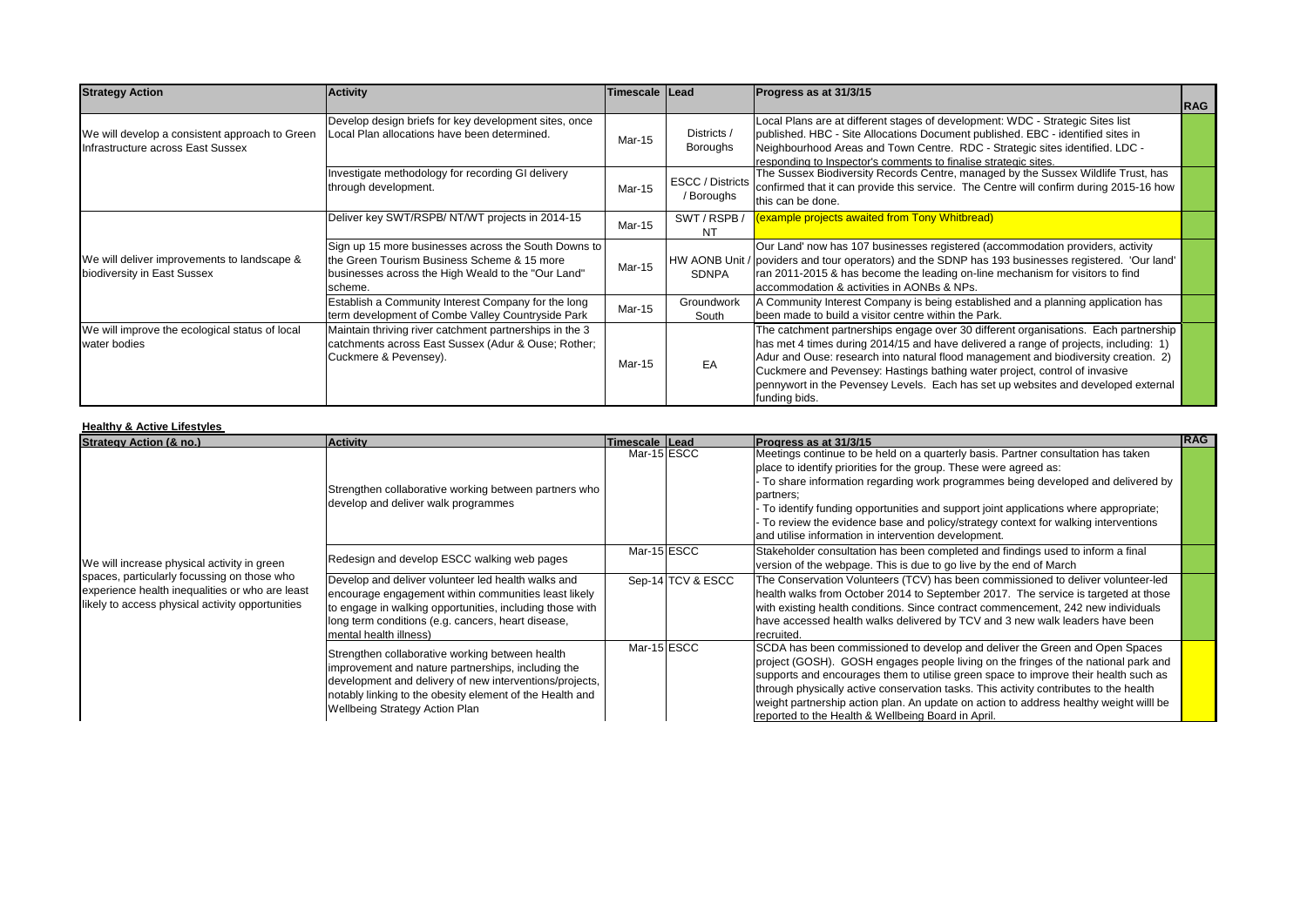| <b>Strategy Action</b>                        | <b>Activity</b>                                                      | Timescale Lead |                    | Progress as at 31/3/15                                                                 |             |
|-----------------------------------------------|----------------------------------------------------------------------|----------------|--------------------|----------------------------------------------------------------------------------------|-------------|
|                                               |                                                                      |                |                    |                                                                                        | <b>IRAG</b> |
|                                               |                                                                      |                | Mar-15 East Sussex | 1) A Winter Home Check service has been commissioned to assist 700 households in       |             |
|                                               |                                                                      |                | Energy             | fuel poverty during winter 2014/15. The service provides vulnerable people with a full |             |
|                                               | Agree and implement an annual East Sussex Energy<br>Partnership plan |                | Partnership        | home assessment and advice and support to keep warm (eg. improved insulation,          |             |
| We will reduce the impact on health from cold |                                                                      |                |                    | repairing or replacing boilers) and has assisted over 2,500 households since 2011. A   |             |
| homes and fuel poverty                        |                                                                      |                |                    | number of partner organisations have been involved in promoting take up of the         |             |
|                                               |                                                                      |                |                    | service. 2) Fuel poverty and health awareness training has been provided to 138        |             |
|                                               |                                                                      |                |                    | Home Works and STEPS housing support staff have been given training to help them       |             |
|                                               |                                                                      |                |                    | spot people at risk and have provided advice to 1500 households. 3) 19 Winter          |             |
|                                               |                                                                      |                |                    | Warmth events had taken place in targeted fuel poor communities                        |             |

#### **Climate Change**

| <b>Strategy Action</b>                                              | <b>Activity</b>                                                                                             | Timescale Lead |                                       | Progress as at 31/3/15                                                                                                                                                                                                                                                              | <b>RAG</b> |
|---------------------------------------------------------------------|-------------------------------------------------------------------------------------------------------------|----------------|---------------------------------------|-------------------------------------------------------------------------------------------------------------------------------------------------------------------------------------------------------------------------------------------------------------------------------------|------------|
|                                                                     | Implement a range of measures within our organisations<br>to reduce CO2 emissions                           | Mar-15         | <b>ESCC</b> / Districts<br>/ Boroughs | Examples include an estimated 12% reduction in ESCC's CO2 footprint in 2014-15<br>compared with 2013-14, including through implementation of £400,000 of energy<br>efficiency projects in 2014-15.                                                                                  |            |
|                                                                     | Develop a consistent approach to renewable energy<br>within local Development Plans                         | Mar-15         | <b>RDC</b>                            | Local Planning Authority renewable energy policies have been mapped, however as<br>the Local Plans are at different stages of development it's not proven practicable to<br>develop consistent policies.                                                                            |            |
| We will reduce CO <sub>2</sub> emissions in East Sussex             | Assist residents to retrofit energy efficiency measures in<br>their homes                                   | Mar-15         | Your Energy<br>Sussex                 | The Your Energy Sussex partnership led by WSCC is developing a domestic offer,<br>which WSCC will be piloting with staff before a wider roll across Sussex, subject to<br>East Sussex Local Authorities joining the partnership.                                                    |            |
|                                                                     | Deliver a programme of support to help local<br>businesses to cut their energy bills                        | Mar-15         | <b>ESCC</b>                           | 25 energy audits have been carried out and 35 grants of up to £1,000 each have been<br>awarded to SMEs to help fund the installation of energy efficiency measures, which<br>are anticipated will deliver collective annual savings to the SMEs of £30,000 and 95<br>tonnes of CO2. |            |
|                                                                     | Assess and report on the effect the above measures<br>have on CO2 across East Sussex.                       | Mar-15         | <b>ESCC</b>                           | The latest DECC data on CO2 by Local Authority area was assessed and presented to<br>the ESSP in October 2014. the next update will be provided in October 2015.                                                                                                                    |            |
| We will develop and implement climate change<br>adaptation measures | Produce an integrated Beach Management Plan to<br>manage shingle coastal erosion from Eastbourne to<br>Kent | Mar-15         | EA / Local<br>Authorities             | The South East Coastal Group has carried out the work needed to inform the Beach<br>Management Plans (BMP). The Plan for Eastbourne to Rye will be completed during<br>2015-16.                                                                                                     |            |
|                                                                     | Review the LCLIP                                                                                            | Mar-15         | <b>HBC</b>                            | This will not be carried out due to a lack of resources                                                                                                                                                                                                                             |            |

| <b>Sustainable Food</b>                                                          |                                                                                                                                                             |        |                       |                                                                                                                                                                                                                                                                                                                                                                                                                      |  |
|----------------------------------------------------------------------------------|-------------------------------------------------------------------------------------------------------------------------------------------------------------|--------|-----------------------|----------------------------------------------------------------------------------------------------------------------------------------------------------------------------------------------------------------------------------------------------------------------------------------------------------------------------------------------------------------------------------------------------------------------|--|
| We will increase the amount of healthy food<br>available                         | Increase the range of settings where healthy choices<br>(including Eat Out, Eat Well Scheme) are offered or<br>promoted, including the use of local produce | Mar-15 | / Boroughs            | Eat Out Eat Well is in the early stages of development. Nevertheless, 6 catering<br>ESCC / Districts venues have achieved Eat Out Eat Well awards in 2014-15 (eg. Royal Voluntary<br>Service in Hastings and Chartwells, who provide catering to schools). A further 4 are<br>currently being assessed.                                                                                                              |  |
| We will increase the proportion of locally<br>produced food in the public sector | Investigate further opportunities to increase local<br>suppliers within ESCC food & drink contracts                                                         | Mar-14 | <b>ESCC</b>           | All Adult Social Care sites are now supplied with dairy products by Downsview Farm in<br>Ringmer. The contract is for 2 years. Seaford Library includes a successful café run<br>by a local business, to encourage customers to use the space as more than just a<br>library. County Hall cafe is now using a small supplier based in East Hoathly for baked<br>l goods, main meals and various confectionery items. |  |
|                                                                                  | Promote the good practice of the Sussex Partnership<br>NHS Foundation Hospital                                                                              | Mar-14 | Food Working<br>Group | This has been promoted through existing networks.                                                                                                                                                                                                                                                                                                                                                                    |  |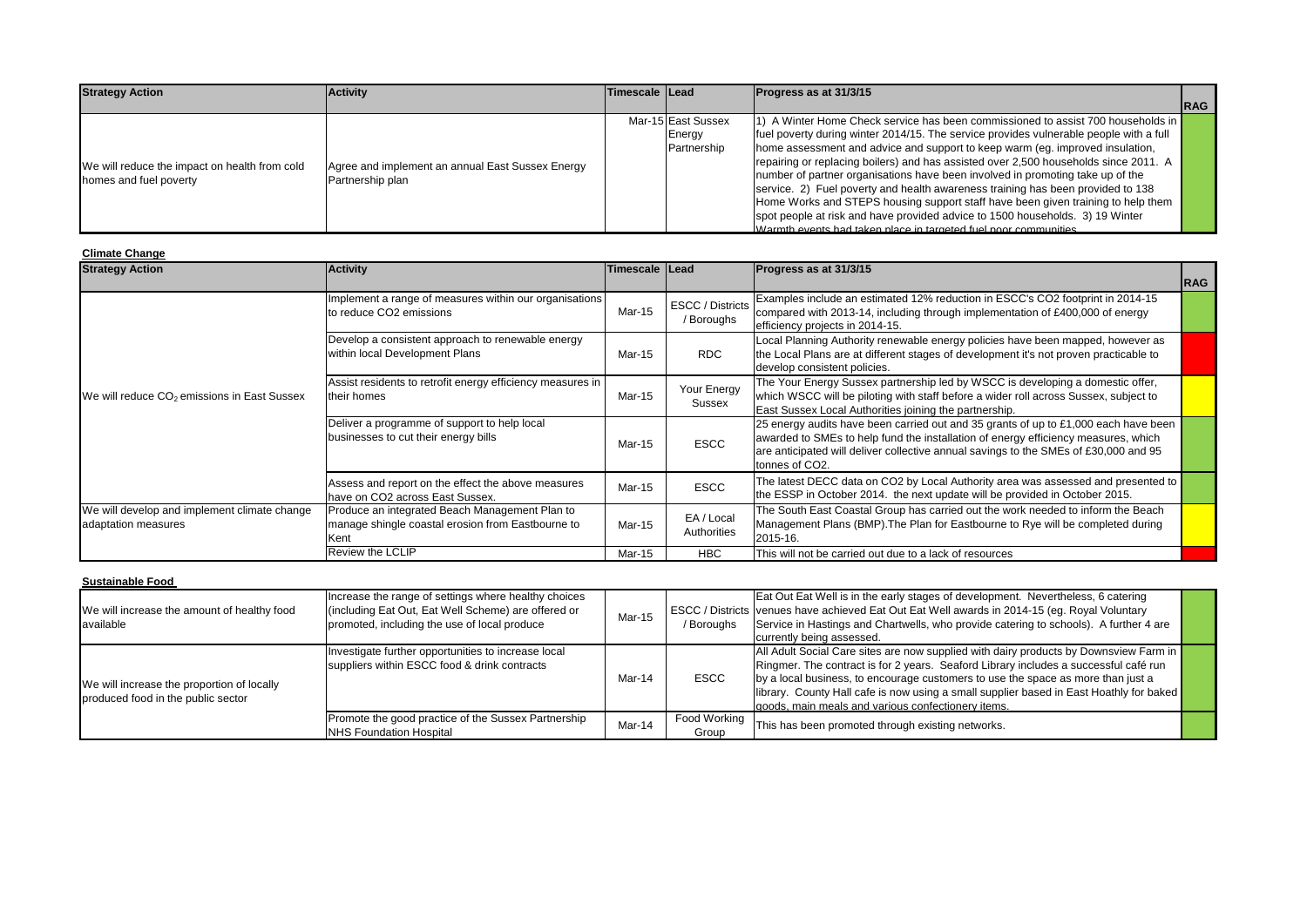## **APPENDIX B: ACTION PLAN FOR 2015-16**

# **Waste Management**

| <b>Strategy Action</b>                           | <b>Activity</b>                                                                                                                                                                                         | <b>Timescale</b> | lLead                                                        |
|--------------------------------------------------|---------------------------------------------------------------------------------------------------------------------------------------------------------------------------------------------------------|------------------|--------------------------------------------------------------|
|                                                  | Analyse data to quantify the impact of the national Pledge 4<br>Plastics campaign                                                                                                                       | Apr-15           | <b>ESCC</b>                                                  |
| Increase kerbside collection of dry recycling    | Feedback progress to public and encourage them to divert mixed<br>plastics (plastic bottles only in LDC) from their black bin to<br>recycling                                                           | $Jun-15$         | <b>ESCC &amp; WCAs</b>                                       |
|                                                  | Finalise the food waste collection business case                                                                                                                                                        | <b>May-15</b>    | <b>ESCC</b>                                                  |
| Increase food waste collection                   | Joint Waste Committee to consider whether to recommend the<br>introduction of a food waste collection service                                                                                           | Sep-15           | <b>East Sussex</b><br><b>Waste Collection</b><br>Partnership |
| Minimise the amount of waste produced            | Finalise a Waste Strategy Action Plan with the Waste Resources<br><b>Strategy Group</b>                                                                                                                 | Apr-15           | ESCC, WCAs &<br>Veolia                                       |
|                                                  | Implement and monitor the Action Plan                                                                                                                                                                   | Mar-16           | <b>ESCC</b>                                                  |
| Further reduce waste to landfill                 | Investigate whether we can segregate and donate reusable<br>furniture captured via bulky waste collections and delivered to<br>Household Waste Recycling Sites to the Furniture Reuse<br>Organisations. | Mar-16           | <b>IESCC &amp; Veolia</b>                                    |
|                                                  | Develop the business case for shredding bulky waste from<br>Household Waste Recycling Sites to divert this waste stream from<br>landfill.                                                               | Mar-16           | <b>ESCC &amp; Veolia</b>                                     |
| Develop the county Waste and Minerals Sites Plan | Submit the Waste and Minerals Sites Plan to the Secretary of<br>State for Public Examination                                                                                                            | $Dec-15$         | <b>ESCC</b>                                                  |

# **Transport, air quality and noise**

| <b>Strategy Action</b> | <b>Activity</b>                                                                                                                                                                                                                                                                                                                                 | <b>Timescale</b> | <b>ILead</b> |
|------------------------|-------------------------------------------------------------------------------------------------------------------------------------------------------------------------------------------------------------------------------------------------------------------------------------------------------------------------------------------------|------------------|--------------|
|                        | A number of walking & cycling schemes across the county are<br>included in the draft programme for 2015-16, including: 1) cycle<br>Parking at ten stations. 2) Horsey Way Cycling and Walking Route. Mar-16<br>3) Malling Hill, Lewes pedestrian crossing. 4) Rye Harbour Road<br>Cycle route. 5) Hailsham High Street pedestrian improvements. |                  |              |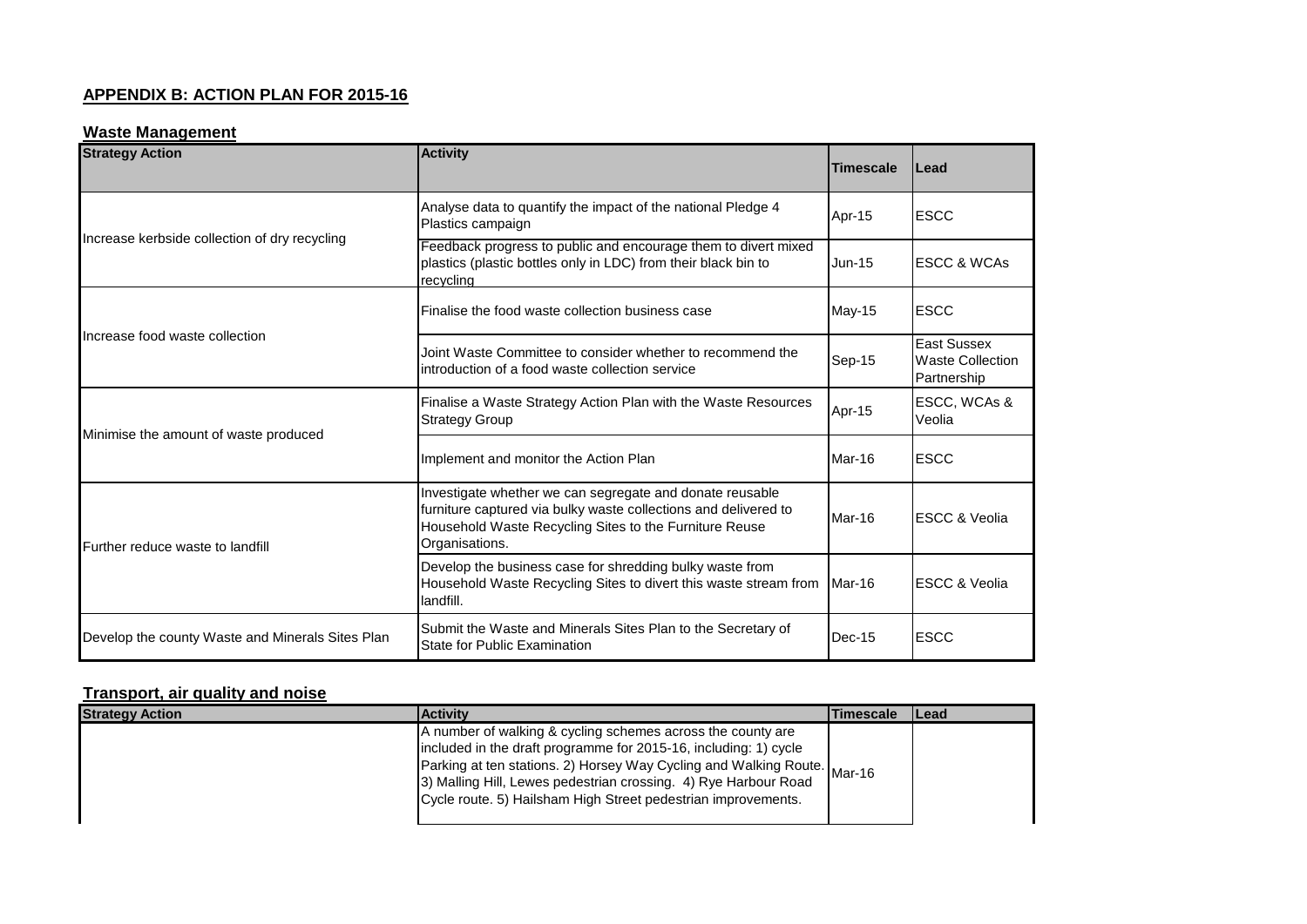| We will implement the Local Transport Plan capital<br>programme of works for 2015/16                    | Progress to preliminary design and consultation on Quality bus<br>corridor between Hailsham and Eastbourne<br>Begin a phased construction of the BHLR complementary<br>measures (eg. bus priority measures along the A259).                                                                            | Mar-16<br>Mar-16 | <b>ESCC (Strategic</b><br>Economic<br>Infrastructure) |
|---------------------------------------------------------------------------------------------------------|--------------------------------------------------------------------------------------------------------------------------------------------------------------------------------------------------------------------------------------------------------------------------------------------------------|------------------|-------------------------------------------------------|
|                                                                                                         | Develop a network of electric vehicle charging points across East<br>Sussex (Herstmonceaux, Newhaven, Lewes, Selemston, A27<br>(between Falmer and Lewes), Rye and Hastings).                                                                                                                          | <b>Jun-15</b>    |                                                       |
|                                                                                                         | Develop & deliver marketing and promotional initiatives to support<br>sustainable transport capital investment (eg. real time passenger<br>information, cycling leaflets)                                                                                                                              | Mar-16           |                                                       |
| We will develop Walking & Cycling Strategies for<br>Rother, Wealden and Lewes                           | ESCC will continue to work in partnership with Rother, Wealden<br>and Lewes District councils and key stakeholders to develop<br>Walking & Cycling strategies that support housing and commercial<br>developments coming forward in the Local Plans.                                                   | $Sep-15$         | <b>ESCC (Strategic</b><br>Economic<br>Infrastructure) |
| We will deliver ESCC Coastal Towns Local<br>Sustainable Transport Fund revenue Programme for<br>2015-16 | Expand East Sussex Wheels 2 Work and Smarter Business Travel<br>schemes into Bexhill and Hastings, and continue to deliver them in<br>Newhaven and Eastbourne/South Wealden, Deliver the travel<br>discount scheme 'easit' and personalised travel planning scheme<br>to businesses and organisations. | Mar-16           | <b>ESCC (Strategic</b><br>Economic<br>Infrastructure) |
| We will develop and implement measures to improve<br>air quality in East Sussex                         | Develop an Air Quality Action Plan for Newhaven                                                                                                                                                                                                                                                        | Mar-16           | <b>I</b> LDC & ESCC                                   |

## **Landscape & Biodiversity**

| <b>Strategy Action</b>                                                              | <b>Activity</b>                                                                                                                                                                                                                                             | <b>Timescale</b> | <b>ILead</b>                        |
|-------------------------------------------------------------------------------------|-------------------------------------------------------------------------------------------------------------------------------------------------------------------------------------------------------------------------------------------------------------|------------------|-------------------------------------|
| Partnership that support the objectives of the Local<br>Economic Partnership        | Develop proposals to attract funding for sustainable tourism and<br>woodland management                                                                                                                                                                     | $Oct-15$         | <b>ILNP</b>                         |
| We will develop a consistent approach to Green<br>Infrastructure across East Sussex | Assess the mapping completed during 2014-15 to identify<br>opportunities for improving existing GI and developing new GI.                                                                                                                                   | Sep-15           | ESCC/Districts /<br><b>Boroughs</b> |
|                                                                                     | Significant new developments to incorporate green infrastructure,<br>in line with Local Plan policies.                                                                                                                                                      | Mar-16           | Districts /<br><b>Boroughs</b>      |
| We will deliver improvements to landscape &<br>biodiversity in East Sussex          | Deliver ecological & landscape improvement projects at key sites<br>(Sussex Wildlife Trust / RSPB / National Trust / Wetland Trust)                                                                                                                         | Mar-16           | <b>SWT</b>                          |
|                                                                                     | Construct a visitors centre at Combe Valley Countryside Park &<br>implement a community engagement programme to maximise<br>community use of the park                                                                                                       | Mar-16           | <b>Groundwork South</b>             |
| We will improve the ecological status of local water<br>bodies                      | Decisions made by Defra on whether to fund fish passage<br>measures on the Ouse & Cuckmere (July). Development of next<br>phase of bids to Defra (October). Delivery of successful bids from<br>July 2014 and submission of new bids to Defra (March 2016). | Mar-16           | IEA                                 |